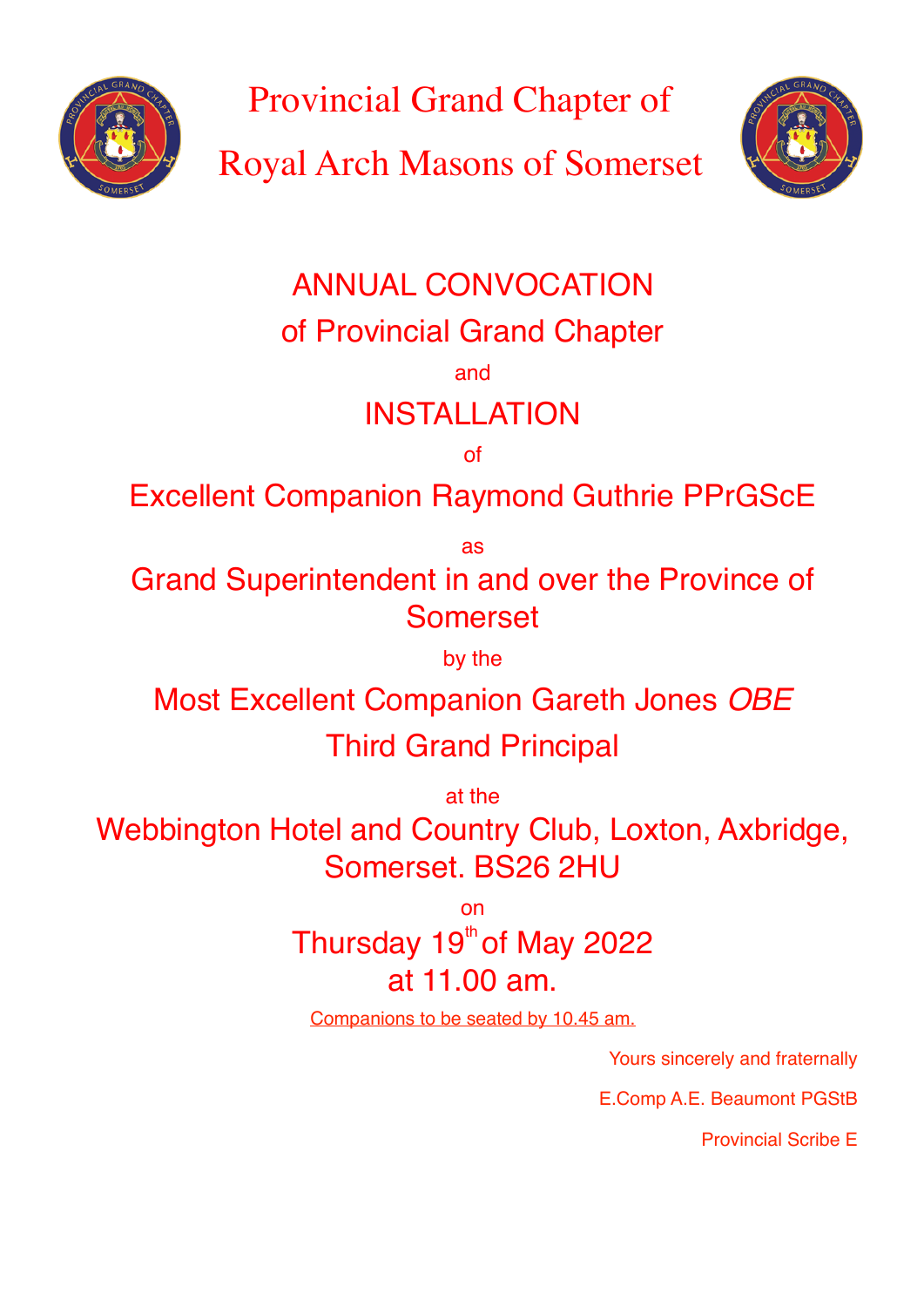- 1. Provincial Grand Chapter is opened by the Most Excellent Third Grand Principal, Gareth Jones MBE, assisted by Officers of the Supreme Grand Chapter.
- 2. The Most Excellent Third Grand Principal addresses the Companions and states the object of the meeting.
- 3. The Grand Director of Ceremonies submits the Grand Superintendent designate's Patent of Appointment to the Most Excellent Third Grand Principal for inspection.
- 4. The Most Excellent Third Grand Principal having examined the Patent directs the Grand Director of Ceremonies to form a deputation to introduce the Grand Superintendent designate.
- 5. The Most Excellent Third Grand Principal directs the Assistant Grand Scribe Ezra to read the Patent.
- 6. The Most Excellent Third Grand Principal addresses the Grand Superintendent designate and enquires if he can conscientiously undertake the duties of the office.
- 7. Prayer by acting Third Grand Principal.
- 8. The Grand Superintendent designate takes the Obligation, after which he is Invested and placed in the chair.
- 9. The Most Excellent Third Grand Principal is conducted to a Chair on the right of the Grand Superintendent.
- 10. The Grand Superintendent appoints the Second and Third Provincial Grand Principals who are duly Obligated and Invested.
- 11. The Grand Director of Ceremonies proclaims the Grand Superintendent and the other two Provincial Grand Principals.
- 12. The Grand Superintendent appoints his Deputy.
- 13. The Deputy Grand Superintendent is Obligated and Invested and conducted to his Chair.
- 14. A Deputy Grand Director of Ceremonies proclaims the Deputy Grand Superintendent.
- 15. The By-Laws of the Province are presented to the Grand Superintendent.
- 16. The Grand Superintendent thanks the Third Grand Principal.
- 17. Provincial Grand Chapter is "Called off"

#### **Reception and Lunch**

- 18. Provincial Grand Chapter is "Called on"
- 19. To call a Roll of Chapters within the Province.
- 20. The Attendance of Provincial Grand Officers will be reported.
- 21. To confirm the minutes of the Convocation held at the Webbington Hotel on 22nd October 2021.
- 22. In Memoriam.
- 23. The Provincial Grand Treasurer's Report and Accounts for the year ending 31st December 2021 will be presented by the Provincial Grand Treasurer and, if approved, adopted.
- 24. To receive the report of the Provincial Grand Scribe Ezra.
- 25. To Elect a Provincial Grand Treasurer for the ensuing year.
- 26. To Elect an Account Examiner for the ensuing year.
- 27. The Grand Superintendent will appoint and invest Provincial Grand Officers for the ensuing year and confer Past Provincial Grand Chapter Ranks and Promotions.
- 28. The Grand Superintendent will address the Companions.
- 29. E.Comp Ian Keech will present a bible to Provincial Grand Chapter in memory of E.Comp Barry K Woodside.
- 30. Any other business.
- 31. Closing Hymn and Collection of Alms.
- 32. To Close Provincial Grand Chapter.
- 33. The first verse of the National Anthem will be sung.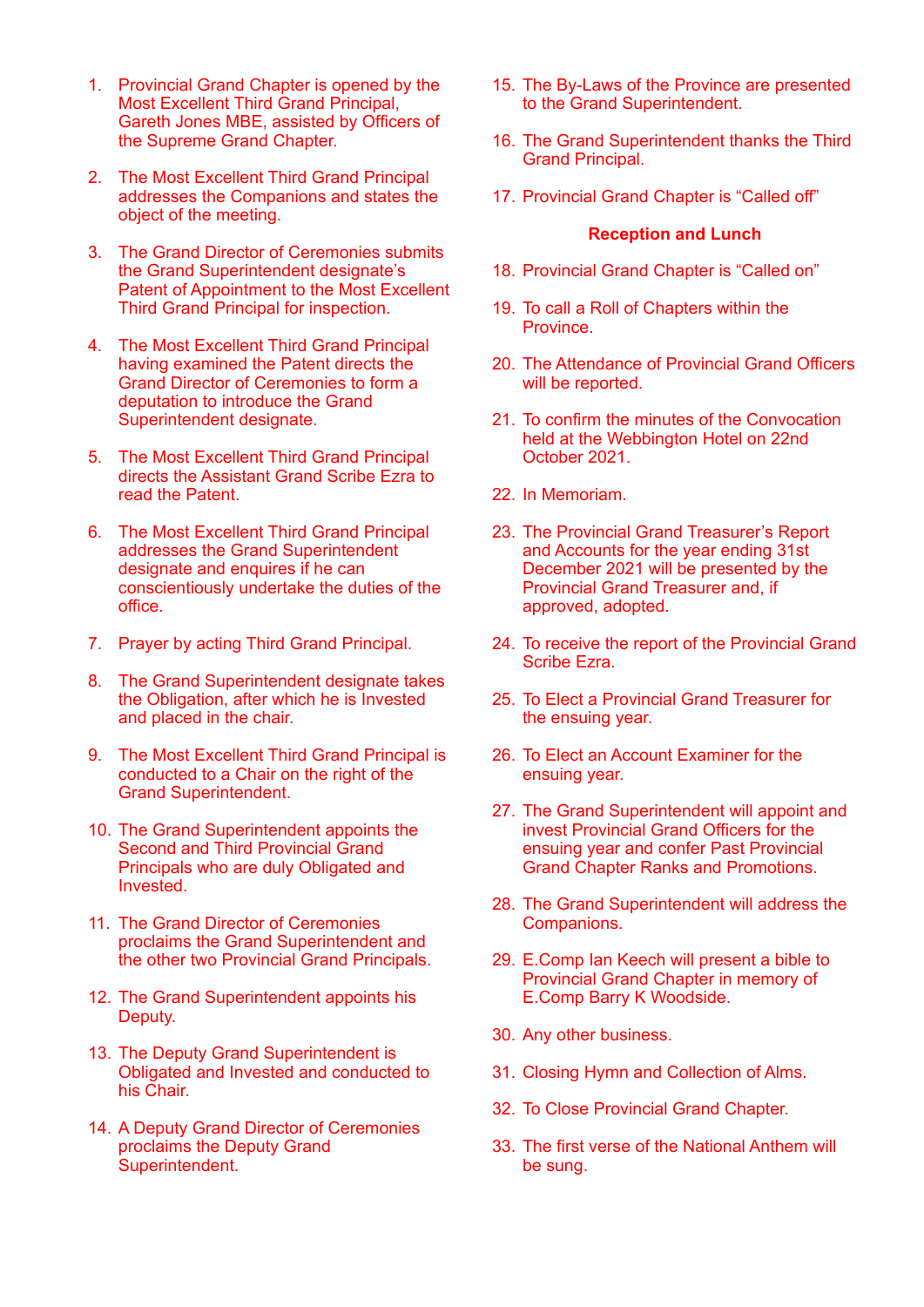#### **Provincial Grand Chapter of Somerset Provincial Officers for the year 2022/2023.**

Second Provincial Grand Principal - E.Comp Neil R Hurcum PGStB

Third Provincial Grand Principal - E.Comp Geoffrey Lester

Deputy Grand Superintendent - E.Comp Clive A.F Lambert PGSwdB

| <b>Prov Grand Scribe Ezra</b>                   | E.Comp. Charlie Barker*        | 261 |
|-------------------------------------------------|--------------------------------|-----|
| <b>Prov Grand Scribe Nehemiah</b>               | E.Comp. Paul Giblin*           | 449 |
| <b>Prov Grand Treasurer</b>                     | E.Comp. Terry Hayes* PGStB     | 446 |
| <b>Prov Grand Registrar</b>                     | E.Comp. Roger Reina* PGStB     | 446 |
| <b>Prov Grand Director of Ceremonies</b>        | E.Comp. Chris Summers* PGStB   | 196 |
| <b>Prov Grand Sword Bearer</b>                  | E.Comp. Sandy Glen             | 316 |
| <b>Prov Deputy Grand Director of Ceremonies</b> | E.Comp. Ian Pickett            | 122 |
| <b>Prov Grand Almoner</b>                       | E.Comp. John Smith* PAGDC      | 285 |
| <b>Prov Grand Charity Steward</b>               | E.Comp. Andy Clapp* PAGDC      | 122 |
| <b>Prov Principal Grand Sojourner</b>           | E.Comp. Roger Seaton*          | 522 |
| <b>Prov 1st Assistant Grand Sojourner</b>       | E.Comp. Barrie Crow            | 135 |
| <b>Prov 2nd Assistant Grand Sojourner</b>       | E.Comp. Jeffrey Penfold        | 41  |
| <b>Prov Assistant Grand Scribe Ezra</b>         | E.Comp. Jim Nicol*             | 196 |
| <b>Prov Grand Standard Bearer</b>               | E.Comp. Dale Shermon           | 449 |
| <b>Prov Grand Standard Bearer</b>               | <b>E.Comp. Derrick Griffin</b> | 183 |
| <b>Prov Grand Organist</b>                      | <b>Comp. Barry Renwick</b>     | 196 |
| <b>Prov Asst Grand Director of Ceremonies</b>   | E.Comp. Alan Trask*            | 175 |
| <b>Prov Grand Steward</b>                       | E.Comp. Tim Adams              | 285 |
| <b>Prov Grand Steward</b>                       | E.Comp. Derek Marpole          | 329 |
| <b>Prov Grand Steward</b>                       | E.Comp. Derek Francis*         | 449 |
| <b>Prov Grand Steward</b>                       | E.Comp. Angus Ross             | 449 |
| <b>Prov Grand Janitor</b>                       | E.Comp. Ray Johnstone-Smith    | 135 |
|                                                 |                                |     |

| <b>Prov Grand Scribe Ezra</b>                   | E.Comp. Charlie Barker*        | 261  |
|-------------------------------------------------|--------------------------------|------|
| <b>Prov Grand Scribe Nehemiah</b>               | E.Comp. Paul Giblin*           | 4491 |
| <b>Prov Grand Treasurer</b>                     | E.Comp. Terry Hayes* PGStB     | 446  |
| <b>Prov Grand Registrar</b>                     | E.Comp. Roger Reina* PGStB     | 446  |
| <b>Prov Grand Director of Ceremonies</b>        | E.Comp. Chris Summers* PGStB   | 1966 |
| <b>Prov Grand Sword Bearer</b>                  | E.Comp. Sandy Glen             | 3169 |
| <b>Prov Deputy Grand Director of Ceremonies</b> | E.Comp. Ian Pickett            | 1222 |
| <b>Prov Grand Almoner</b>                       | E.Comp. John Smith* PAGDC      | 285  |
| <b>Prov Grand Charity Steward</b>               | E.Comp. Andy Clapp* PAGDC      | 1222 |
| <b>Prov Principal Grand Sojourner</b>           | E.Comp. Roger Seaton*          | 5221 |
| <b>Prov 1st Assistant Grand Sojourner</b>       | E.Comp. Barrie Crow            | 135  |
| <b>Prov 2nd Assistant Grand Sojourner</b>       | E.Comp. Jeffrey Penfold        | 41   |
| <b>Prov Assistant Grand Scribe Ezra</b>         | E.Comp. Jim Nicol*             | 1966 |
| <b>Prov Grand Standard Bearer</b>               | E.Comp. Dale Shermon           | 4494 |
| <b>Prov Grand Standard Bearer</b>               | <b>E.Comp. Derrick Griffin</b> | 1833 |
| <b>Prov Grand Organist</b>                      | <b>Comp. Barry Renwick</b>     | 1966 |
| <b>Prov Asst Grand Director of Ceremonies</b>   | E.Comp. Alan Trask*            | 1750 |
| <b>Prov Grand Steward</b>                       | E.Comp. Tim Adams              | 285  |
| <b>Prov Grand Steward</b>                       | E.Comp. Derek Marpole          | 329  |
| <b>Prov Grand Steward</b>                       | E.Comp. Derek Francis*         | 4491 |
| <b>Prov Grand Steward</b>                       | E.Comp. Angus Ross             | 4491 |
| <b>Prov Grand Janitor</b>                       | E.Comp. Ray Johnstone-Smith    | 135  |

#### **Appointments to Past Provincial Rank (Reg 31a)**

| <b>Past Prov Grand Standard Bearer</b>        | E.Comp. David Brandhuber | 261  |
|-----------------------------------------------|--------------------------|------|
| <b>Past Prov Grand Standard Bearer</b>        | E.Comp. John Rook*       | 446. |
| <b>Past Prov Grand Standard Bearer</b>        | E.Comp. Frank Sims       | 1833 |
| <b>Past Prov Asst Grand Dir of Ceremonies</b> | E.Comp. Ian Angel        | 1199 |
| <b>Past Prov Assistant Grand Sojourner</b>    | E.Comp. Simon Cassling   | 3158 |

#### **Promotion to Past Provincial Rank (Reg. 32a)**

| <b>Past Provincial Grand Scribe Nehemiah</b> | E.Comp Ted Toon | 291 |
|----------------------------------------------|-----------------|-----|
|                                              |                 |     |

*\*Member of Somerset First Principals Chapter No 3746*